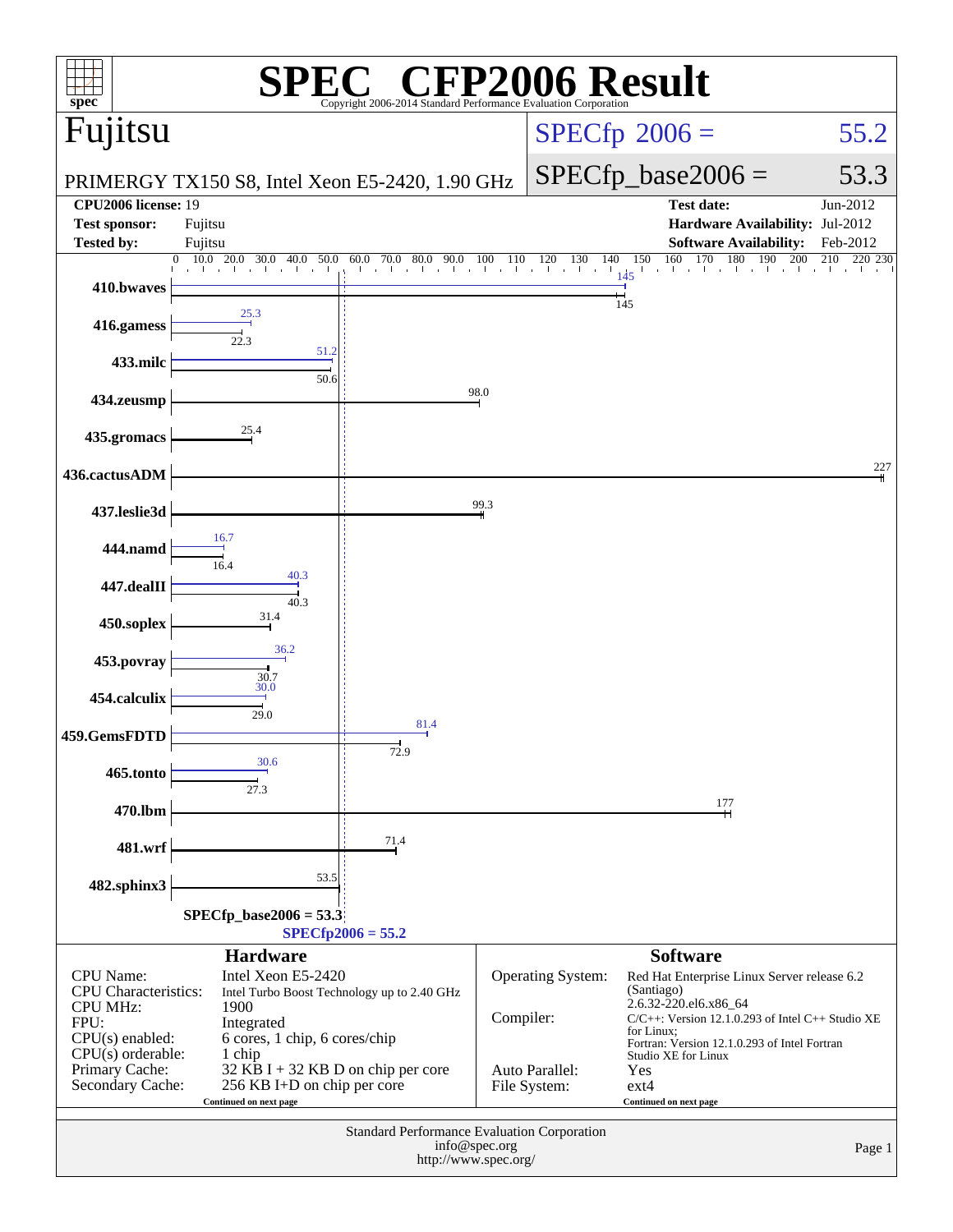| <b>SPEC CFP2006 Result</b><br>$spec^*$<br>Copyright 2006-2014 Standard Performance Evaluation Corporation                   |                        |              |                        |              |                        |                                                                                     |                        |                     |                        |                               |                                 |                     |
|-----------------------------------------------------------------------------------------------------------------------------|------------------------|--------------|------------------------|--------------|------------------------|-------------------------------------------------------------------------------------|------------------------|---------------------|------------------------|-------------------------------|---------------------------------|---------------------|
| Fujitsu                                                                                                                     |                        |              |                        |              |                        | $SPECfp2006 =$                                                                      |                        |                     |                        | 55.2                          |                                 |                     |
| PRIMERGY TX150 S8, Intel Xeon E5-2420, 1.90 GHz                                                                             |                        |              |                        |              |                        |                                                                                     | $SPECfp\_base2006 =$   |                     |                        |                               | 53.3                            |                     |
| <b>CPU2006</b> license: 19                                                                                                  |                        |              |                        |              |                        |                                                                                     |                        |                     | <b>Test date:</b>      |                               |                                 | Jun-2012            |
| <b>Test sponsor:</b>                                                                                                        | Fujitsu                |              |                        |              |                        |                                                                                     |                        |                     |                        |                               | Hardware Availability: Jul-2012 |                     |
| <b>Tested by:</b>                                                                                                           | Fujitsu                |              |                        |              |                        |                                                                                     |                        |                     |                        | <b>Software Availability:</b> |                                 | Feb-2012            |
| L3 Cache:<br>15 MB I+D on chip per chip                                                                                     |                        |              |                        |              |                        | <b>System State:</b><br>Run level 3 (multi-user)<br><b>Base Pointers:</b><br>64-bit |                        |                     |                        |                               |                                 |                     |
| Other Cache:<br>None<br>Peak Pointers:<br>Memory:<br>48 GB (6 x 8 GB 2Rx4 PC3L-12800R-11, ECC, running                      |                        |              |                        |              |                        |                                                                                     | 32/64-bit              |                     |                        |                               |                                 |                     |
| at 1333 MHz and CL9)<br>Other Software:<br>None<br>Disk Subsystem:<br>1 x SATA, 500 GB, 7200 RPM<br>Other Hardware:<br>None |                        |              |                        |              |                        |                                                                                     |                        |                     |                        |                               |                                 |                     |
| <b>Results Table</b>                                                                                                        |                        |              |                        |              |                        |                                                                                     |                        |                     |                        |                               |                                 |                     |
|                                                                                                                             |                        |              | <b>Base</b>            |              |                        |                                                                                     |                        |                     | <b>Peak</b>            |                               |                                 |                     |
| <b>Benchmark</b><br>410.bwaves                                                                                              | <b>Seconds</b><br>95.9 | Ratio<br>142 | <b>Seconds</b><br>94.0 | Ratio<br>145 | <b>Seconds</b><br>94.0 | Ratio<br>145                                                                        | <b>Seconds</b><br>93.8 | <b>Ratio</b><br>145 | <b>Seconds</b><br>93.8 | <b>Ratio</b><br>145           | <b>Seconds</b><br>94.0          | <b>Ratio</b><br>145 |
| 416.gamess                                                                                                                  | 878                    | 22.3         | 877                    | 22.3         | 878                    | 22.3                                                                                | 775                    | 25.3                | 776                    | 25.2                          | 775                             | 25.3                |
| 433.milc                                                                                                                    | 181                    | 50.6         | 182                    | 50.6         | 181                    | 50.6                                                                                | 180                    | 51.1                | 179                    | 51.2                          | 179                             | 51.2                |
| 434.zeusmp                                                                                                                  | 92.8                   | 98.0         | 92.8                   | 98.0         | 92.8                   | 98.0                                                                                | 92.8                   | 98.0                | 92.8                   | 98.0                          | 92.8                            | 98.0                |
| 435.gromacs                                                                                                                 | 281                    | 25.4         | 281                    | 25.4         | 281                    | 25.4                                                                                | 281                    | 25.4                | 281                    | 25.4                          | 281                             | 25.4                |
| 436.cactusADM                                                                                                               | 52.6                   | 227          | 52.6                   | 227          | 52.8                   | 226                                                                                 | 52.6                   | 227                 | 52.6                   | 227                           | 52.8                            | 226                 |
| 437.leslie3d                                                                                                                | 94.6                   | 99.3         | 94.4                   | 99.5         | 95.2                   | 98.7                                                                                | 94.6                   | 99.3                | 94.4                   | 99.5                          | 95.2                            | 98.7                |
| 444.namd                                                                                                                    | 490                    | 16.4         | 490                    | 16.4         | 490                    | 16.4                                                                                | 481                    | 16.7                | 482                    | 16.7                          | 482                             | 16.6                |
| 447.dealII                                                                                                                  | 284                    | 40.3         | 284                    | 40.3         | 284                    | 40.4                                                                                | 283                    | 40.4                | 284                    | 40.3                          | 285                             | 40.2                |
| 450.soplex                                                                                                                  | 266                    | 31.4         | 265                    | 31.5         | 266                    | 31.4                                                                                | 266                    | 31.4                | 265                    | 31.5                          | 266                             | 31.4                |
| 453.povray                                                                                                                  | 173                    | 30.7         | 171                    | 31.0         | 174                    | 30.6                                                                                | 147                    | 36.2                | 147                    | 36.2                          | 147                             | 36.3                |
| 454.calculix                                                                                                                | 285                    | 29.0         | 286                    | 28.8         | 285                    | 29.0                                                                                | 275                    | 30.0                | 275                    | 30.0                          | 275                             | 30.0                |
| 459.GemsFDTD                                                                                                                | 146                    | 72.9         | 146                    | 72.9         | 146                    | 72.8                                                                                | 130                    | 81.4                | 130                    | 81.5                          | <b>130</b>                      | 81.4                |
| 465.tonto                                                                                                                   | 361                    | 27.3         | 360                    | 27.3         | 361                    | 27.3                                                                                | 321                    | 30.6                | 322                    | 30.5                          | 322                             | 30.6                |
| 470.1bm                                                                                                                     | 77.8                   | 177          | 77.8                   | 177          | 77.0                   | 178                                                                                 | 77.8                   | 177                 | 77.8                   | 177                           | 77.0                            | 178                 |
| 481.wrf                                                                                                                     | 156                    | 71.4         | 157                    | 71.3         | 156                    | 71.6                                                                                | 156                    | 71.4                | 157                    | 71.3                          | 156                             | 71.6                |
| 482.sphinx3                                                                                                                 | 364                    | 53.5         | 366                    | 53.3         | 365                    | 53.5                                                                                | 364                    | 53.5                | 366                    | 53.3                          | 365                             | 53.5                |

Results appear in the [order in which they were run.](http://www.spec.org/auto/cpu2006/Docs/result-fields.html#RunOrder) Bold underlined text [indicates a median measurement.](http://www.spec.org/auto/cpu2006/Docs/result-fields.html#Median)

#### **[Operating System Notes](http://www.spec.org/auto/cpu2006/Docs/result-fields.html#OperatingSystemNotes)**

 Stack size set to unlimited using "ulimit -s unlimited" Transparent Huge Pages enabled with: echo always > /sys/kernel/mm/redhat\_transparent\_hugepage/enabled

#### **[Platform Notes](http://www.spec.org/auto/cpu2006/Docs/result-fields.html#PlatformNotes)**

 BIOS configuration: Intel HT Technology = Disable Frequency Floor Override = Enable

> Standard Performance Evaluation Corporation [info@spec.org](mailto:info@spec.org) <http://www.spec.org/>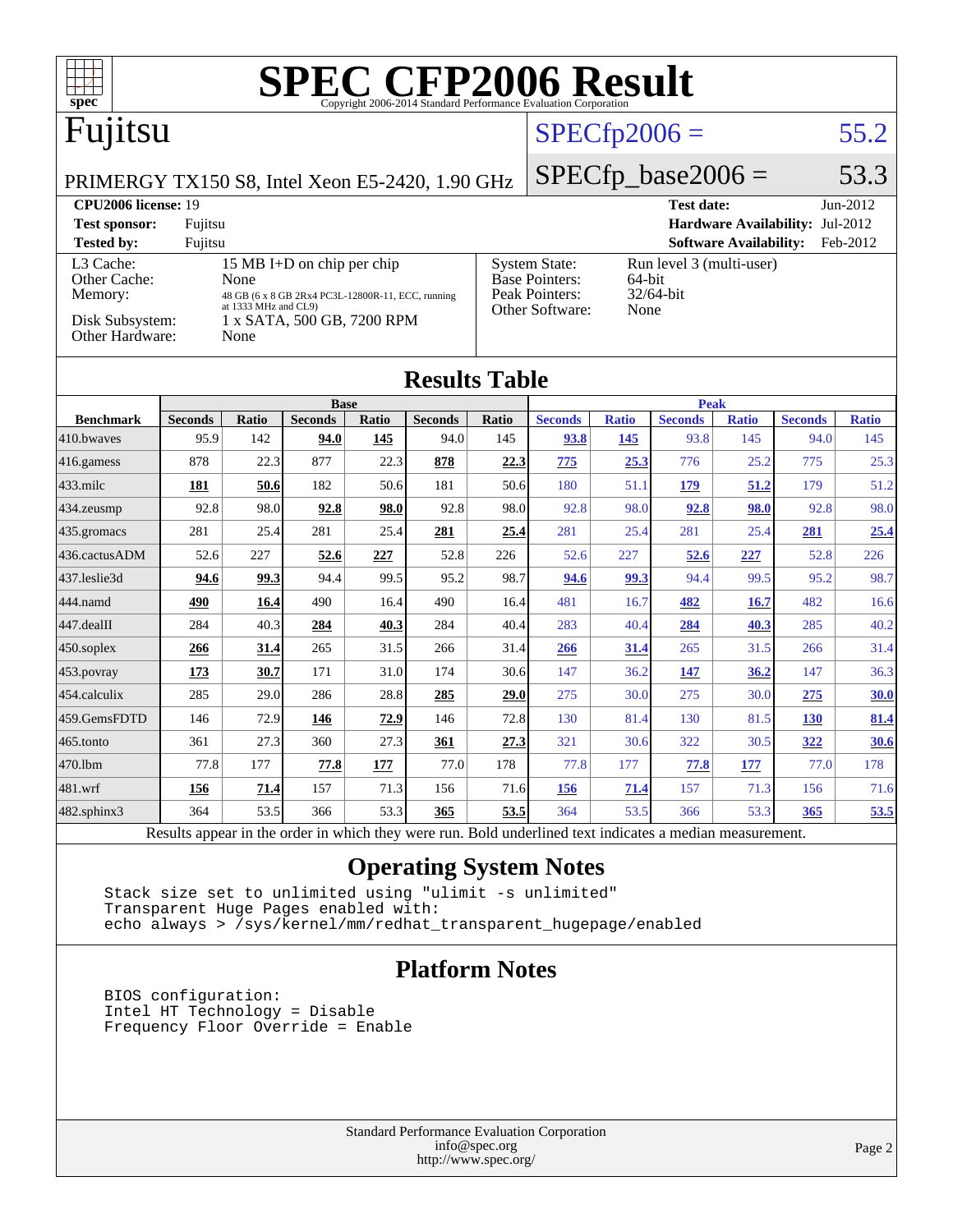

# **[SPEC CFP2006 Result](http://www.spec.org/auto/cpu2006/Docs/result-fields.html#SPECCFP2006Result)**

# Fujitsu

#### $SPECfp2006 = 55.2$  $SPECfp2006 = 55.2$

PRIMERGY TX150 S8, Intel Xeon E5-2420, 1.90 GHz

#### **[CPU2006 license:](http://www.spec.org/auto/cpu2006/Docs/result-fields.html#CPU2006license)** 19 **[Test date:](http://www.spec.org/auto/cpu2006/Docs/result-fields.html#Testdate)** Jun-2012

 $SPECTp\_base2006 = 53.3$ 

**[Test sponsor:](http://www.spec.org/auto/cpu2006/Docs/result-fields.html#Testsponsor)** Fujitsu **[Hardware Availability:](http://www.spec.org/auto/cpu2006/Docs/result-fields.html#HardwareAvailability)** Jul-2012 **[Tested by:](http://www.spec.org/auto/cpu2006/Docs/result-fields.html#Testedby)** Fujitsu **[Software Availability:](http://www.spec.org/auto/cpu2006/Docs/result-fields.html#SoftwareAvailability)** Feb-2012

#### **[General Notes](http://www.spec.org/auto/cpu2006/Docs/result-fields.html#GeneralNotes)**

Environment variables set by runspec before the start of the run: KMP\_AFFINITY = "granularity=fine,scatter" LD\_LIBRARY\_PATH = "/SPECcpu2006/libs/32:/SPECcpu2006/libs/64" OMP\_NUM\_THREADS = "6"

 Binaries compiled on a system with 1x E3-1270v2 CPU + 32 GB memory using RHEL6.2 For information about Fujitsu please visit: <http://www.fujitsu.com>

**[Base Compiler Invocation](http://www.spec.org/auto/cpu2006/Docs/result-fields.html#BaseCompilerInvocation)**

 $C$  benchmarks:<br>icc  $-m64$ 

[C++ benchmarks:](http://www.spec.org/auto/cpu2006/Docs/result-fields.html#CXXbenchmarks) [icpc -m64](http://www.spec.org/cpu2006/results/res2012q3/cpu2006-20120810-24100.flags.html#user_CXXbase_intel_icpc_64bit_bedb90c1146cab66620883ef4f41a67e)

[Fortran benchmarks](http://www.spec.org/auto/cpu2006/Docs/result-fields.html#Fortranbenchmarks): [ifort -m64](http://www.spec.org/cpu2006/results/res2012q3/cpu2006-20120810-24100.flags.html#user_FCbase_intel_ifort_64bit_ee9d0fb25645d0210d97eb0527dcc06e)

[Benchmarks using both Fortran and C](http://www.spec.org/auto/cpu2006/Docs/result-fields.html#BenchmarksusingbothFortranandC): [icc -m64](http://www.spec.org/cpu2006/results/res2012q3/cpu2006-20120810-24100.flags.html#user_CC_FCbase_intel_icc_64bit_0b7121f5ab7cfabee23d88897260401c) [ifort -m64](http://www.spec.org/cpu2006/results/res2012q3/cpu2006-20120810-24100.flags.html#user_CC_FCbase_intel_ifort_64bit_ee9d0fb25645d0210d97eb0527dcc06e)

#### **[Base Portability Flags](http://www.spec.org/auto/cpu2006/Docs/result-fields.html#BasePortabilityFlags)**

| 410.bwaves: -DSPEC CPU LP64                              |                                                                |
|----------------------------------------------------------|----------------------------------------------------------------|
| 416.gamess: -DSPEC_CPU_LP64<br>433.milc: -DSPEC CPU LP64 |                                                                |
| 434.zeusmp: - DSPEC_CPU_LP64                             |                                                                |
| 435.gromacs: -DSPEC_CPU_LP64 -nofor_main                 |                                                                |
| 436.cactusADM: -DSPEC CPU LP64 -nofor main               |                                                                |
| 437.leslie3d: -DSPEC CPU LP64                            |                                                                |
| 444.namd: -DSPEC CPU LP64                                |                                                                |
| 447.dealII: -DSPEC_CPU LP64                              |                                                                |
| 450.soplex: -DSPEC_CPU_LP64                              |                                                                |
| 453.povray: -DSPEC_CPU_LP64                              |                                                                |
| 454.calculix: -DSPEC CPU LP64 -nofor main                |                                                                |
| 459. GemsFDTD: - DSPEC CPU LP64                          |                                                                |
| 465.tonto: - DSPEC CPU LP64                              |                                                                |
| 470.1bm: - DSPEC_CPU LP64                                | 481.wrf: -DSPEC CPU_LP64 -DSPEC_CPU_CASE_FLAG -DSPEC_CPU_LINUX |
| 482.sphinx3: -DSPEC_CPU_LP64                             |                                                                |
|                                                          |                                                                |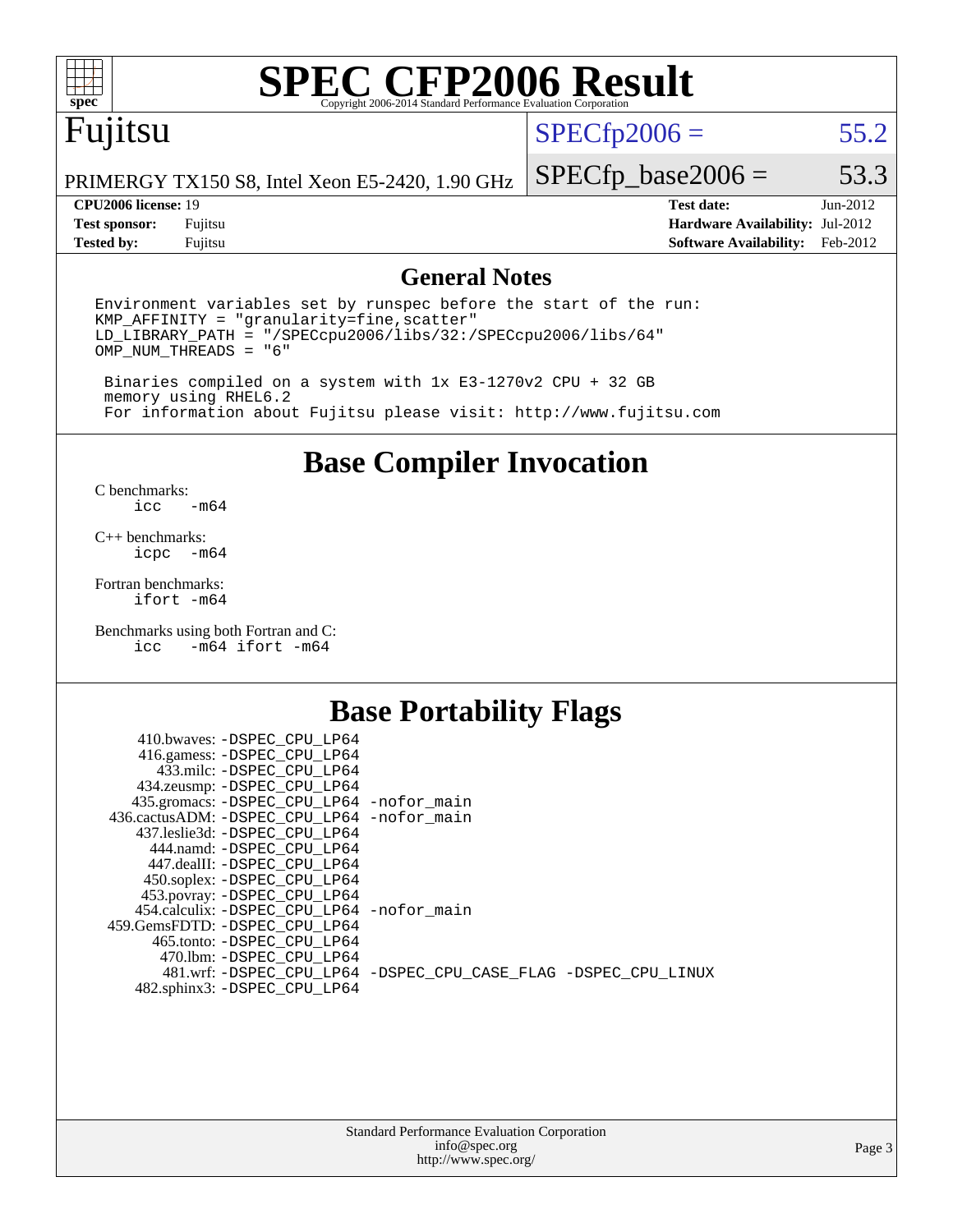

# **[SPEC CFP2006 Result](http://www.spec.org/auto/cpu2006/Docs/result-fields.html#SPECCFP2006Result)**

## Fujitsu

 $SPECfp2006 = 55.2$  $SPECfp2006 = 55.2$ 

PRIMERGY TX150 S8, Intel Xeon E5-2420, 1.90 GHz

**[Test sponsor:](http://www.spec.org/auto/cpu2006/Docs/result-fields.html#Testsponsor)** Fujitsu **[Hardware Availability:](http://www.spec.org/auto/cpu2006/Docs/result-fields.html#HardwareAvailability)** Jul-2012 **[Tested by:](http://www.spec.org/auto/cpu2006/Docs/result-fields.html#Testedby)** Fujitsu **[Software Availability:](http://www.spec.org/auto/cpu2006/Docs/result-fields.html#SoftwareAvailability)** Feb-2012

 $SPECTp\_base2006 = 53.3$ **[CPU2006 license:](http://www.spec.org/auto/cpu2006/Docs/result-fields.html#CPU2006license)** 19 **[Test date:](http://www.spec.org/auto/cpu2006/Docs/result-fields.html#Testdate)** Jun-2012

## **[Base Optimization Flags](http://www.spec.org/auto/cpu2006/Docs/result-fields.html#BaseOptimizationFlags)**

[C benchmarks](http://www.spec.org/auto/cpu2006/Docs/result-fields.html#Cbenchmarks): [-xAVX](http://www.spec.org/cpu2006/results/res2012q3/cpu2006-20120810-24100.flags.html#user_CCbase_f-xAVX) [-ipo](http://www.spec.org/cpu2006/results/res2012q3/cpu2006-20120810-24100.flags.html#user_CCbase_f-ipo) [-O3](http://www.spec.org/cpu2006/results/res2012q3/cpu2006-20120810-24100.flags.html#user_CCbase_f-O3) [-no-prec-div](http://www.spec.org/cpu2006/results/res2012q3/cpu2006-20120810-24100.flags.html#user_CCbase_f-no-prec-div) [-static](http://www.spec.org/cpu2006/results/res2012q3/cpu2006-20120810-24100.flags.html#user_CCbase_f-static) [-parallel](http://www.spec.org/cpu2006/results/res2012q3/cpu2006-20120810-24100.flags.html#user_CCbase_f-parallel) [-opt-prefetch](http://www.spec.org/cpu2006/results/res2012q3/cpu2006-20120810-24100.flags.html#user_CCbase_f-opt-prefetch) [-ansi-alias](http://www.spec.org/cpu2006/results/res2012q3/cpu2006-20120810-24100.flags.html#user_CCbase_f-ansi-alias) [C++ benchmarks:](http://www.spec.org/auto/cpu2006/Docs/result-fields.html#CXXbenchmarks) [-xAVX](http://www.spec.org/cpu2006/results/res2012q3/cpu2006-20120810-24100.flags.html#user_CXXbase_f-xAVX) [-ipo](http://www.spec.org/cpu2006/results/res2012q3/cpu2006-20120810-24100.flags.html#user_CXXbase_f-ipo) [-O3](http://www.spec.org/cpu2006/results/res2012q3/cpu2006-20120810-24100.flags.html#user_CXXbase_f-O3) [-no-prec-div](http://www.spec.org/cpu2006/results/res2012q3/cpu2006-20120810-24100.flags.html#user_CXXbase_f-no-prec-div) [-static](http://www.spec.org/cpu2006/results/res2012q3/cpu2006-20120810-24100.flags.html#user_CXXbase_f-static) [-opt-prefetch](http://www.spec.org/cpu2006/results/res2012q3/cpu2006-20120810-24100.flags.html#user_CXXbase_f-opt-prefetch) [-ansi-alias](http://www.spec.org/cpu2006/results/res2012q3/cpu2006-20120810-24100.flags.html#user_CXXbase_f-ansi-alias) [Fortran benchmarks](http://www.spec.org/auto/cpu2006/Docs/result-fields.html#Fortranbenchmarks): [-xAVX](http://www.spec.org/cpu2006/results/res2012q3/cpu2006-20120810-24100.flags.html#user_FCbase_f-xAVX) [-ipo](http://www.spec.org/cpu2006/results/res2012q3/cpu2006-20120810-24100.flags.html#user_FCbase_f-ipo) [-O3](http://www.spec.org/cpu2006/results/res2012q3/cpu2006-20120810-24100.flags.html#user_FCbase_f-O3) [-no-prec-div](http://www.spec.org/cpu2006/results/res2012q3/cpu2006-20120810-24100.flags.html#user_FCbase_f-no-prec-div) [-static](http://www.spec.org/cpu2006/results/res2012q3/cpu2006-20120810-24100.flags.html#user_FCbase_f-static) [-parallel](http://www.spec.org/cpu2006/results/res2012q3/cpu2006-20120810-24100.flags.html#user_FCbase_f-parallel) [-opt-prefetch](http://www.spec.org/cpu2006/results/res2012q3/cpu2006-20120810-24100.flags.html#user_FCbase_f-opt-prefetch)

[Benchmarks using both Fortran and C](http://www.spec.org/auto/cpu2006/Docs/result-fields.html#BenchmarksusingbothFortranandC): [-xAVX](http://www.spec.org/cpu2006/results/res2012q3/cpu2006-20120810-24100.flags.html#user_CC_FCbase_f-xAVX) [-ipo](http://www.spec.org/cpu2006/results/res2012q3/cpu2006-20120810-24100.flags.html#user_CC_FCbase_f-ipo) [-O3](http://www.spec.org/cpu2006/results/res2012q3/cpu2006-20120810-24100.flags.html#user_CC_FCbase_f-O3) [-no-prec-div](http://www.spec.org/cpu2006/results/res2012q3/cpu2006-20120810-24100.flags.html#user_CC_FCbase_f-no-prec-div) [-static](http://www.spec.org/cpu2006/results/res2012q3/cpu2006-20120810-24100.flags.html#user_CC_FCbase_f-static) [-parallel](http://www.spec.org/cpu2006/results/res2012q3/cpu2006-20120810-24100.flags.html#user_CC_FCbase_f-parallel) [-opt-prefetch](http://www.spec.org/cpu2006/results/res2012q3/cpu2006-20120810-24100.flags.html#user_CC_FCbase_f-opt-prefetch) [-ansi-alias](http://www.spec.org/cpu2006/results/res2012q3/cpu2006-20120810-24100.flags.html#user_CC_FCbase_f-ansi-alias)

#### **[Peak Compiler Invocation](http://www.spec.org/auto/cpu2006/Docs/result-fields.html#PeakCompilerInvocation)**

[C benchmarks](http://www.spec.org/auto/cpu2006/Docs/result-fields.html#Cbenchmarks):  $\text{icc}$  -m64

[C++ benchmarks:](http://www.spec.org/auto/cpu2006/Docs/result-fields.html#CXXbenchmarks) [icpc -m64](http://www.spec.org/cpu2006/results/res2012q3/cpu2006-20120810-24100.flags.html#user_CXXpeak_intel_icpc_64bit_bedb90c1146cab66620883ef4f41a67e)

[Fortran benchmarks](http://www.spec.org/auto/cpu2006/Docs/result-fields.html#Fortranbenchmarks): [ifort -m64](http://www.spec.org/cpu2006/results/res2012q3/cpu2006-20120810-24100.flags.html#user_FCpeak_intel_ifort_64bit_ee9d0fb25645d0210d97eb0527dcc06e)

[Benchmarks using both Fortran and C](http://www.spec.org/auto/cpu2006/Docs/result-fields.html#BenchmarksusingbothFortranandC): [icc -m64](http://www.spec.org/cpu2006/results/res2012q3/cpu2006-20120810-24100.flags.html#user_CC_FCpeak_intel_icc_64bit_0b7121f5ab7cfabee23d88897260401c) [ifort -m64](http://www.spec.org/cpu2006/results/res2012q3/cpu2006-20120810-24100.flags.html#user_CC_FCpeak_intel_ifort_64bit_ee9d0fb25645d0210d97eb0527dcc06e)

#### **[Peak Portability Flags](http://www.spec.org/auto/cpu2006/Docs/result-fields.html#PeakPortabilityFlags)**

Same as Base Portability Flags

### **[Peak Optimization Flags](http://www.spec.org/auto/cpu2006/Docs/result-fields.html#PeakOptimizationFlags)**

[C benchmarks](http://www.spec.org/auto/cpu2006/Docs/result-fields.html#Cbenchmarks):

433.milc:  $-x$ AVX(pass 2)  $-p$ rof-gen(pass 1)  $-p$ po(pass 2)  $-03$ (pass 2) [-no-prec-div](http://www.spec.org/cpu2006/results/res2012q3/cpu2006-20120810-24100.flags.html#user_peakPASS2_CFLAGSPASS2_LDFLAGS433_milc_f-no-prec-div)(pass 2) [-prof-use](http://www.spec.org/cpu2006/results/res2012q3/cpu2006-20120810-24100.flags.html#user_peakPASS2_CFLAGSPASS2_LDFLAGS433_milc_prof_use_bccf7792157ff70d64e32fe3e1250b55)(pass 2) [-static](http://www.spec.org/cpu2006/results/res2012q3/cpu2006-20120810-24100.flags.html#user_peakOPTIMIZE433_milc_f-static) [-auto-ilp32](http://www.spec.org/cpu2006/results/res2012q3/cpu2006-20120810-24100.flags.html#user_peakCOPTIMIZE433_milc_f-auto-ilp32) [-ansi-alias](http://www.spec.org/cpu2006/results/res2012q3/cpu2006-20120810-24100.flags.html#user_peakCOPTIMIZE433_milc_f-ansi-alias)

 $470$ .lbm: basepeak = yes

 $482$ .sphinx3: basepeak = yes

Continued on next page

Standard Performance Evaluation Corporation [info@spec.org](mailto:info@spec.org) <http://www.spec.org/>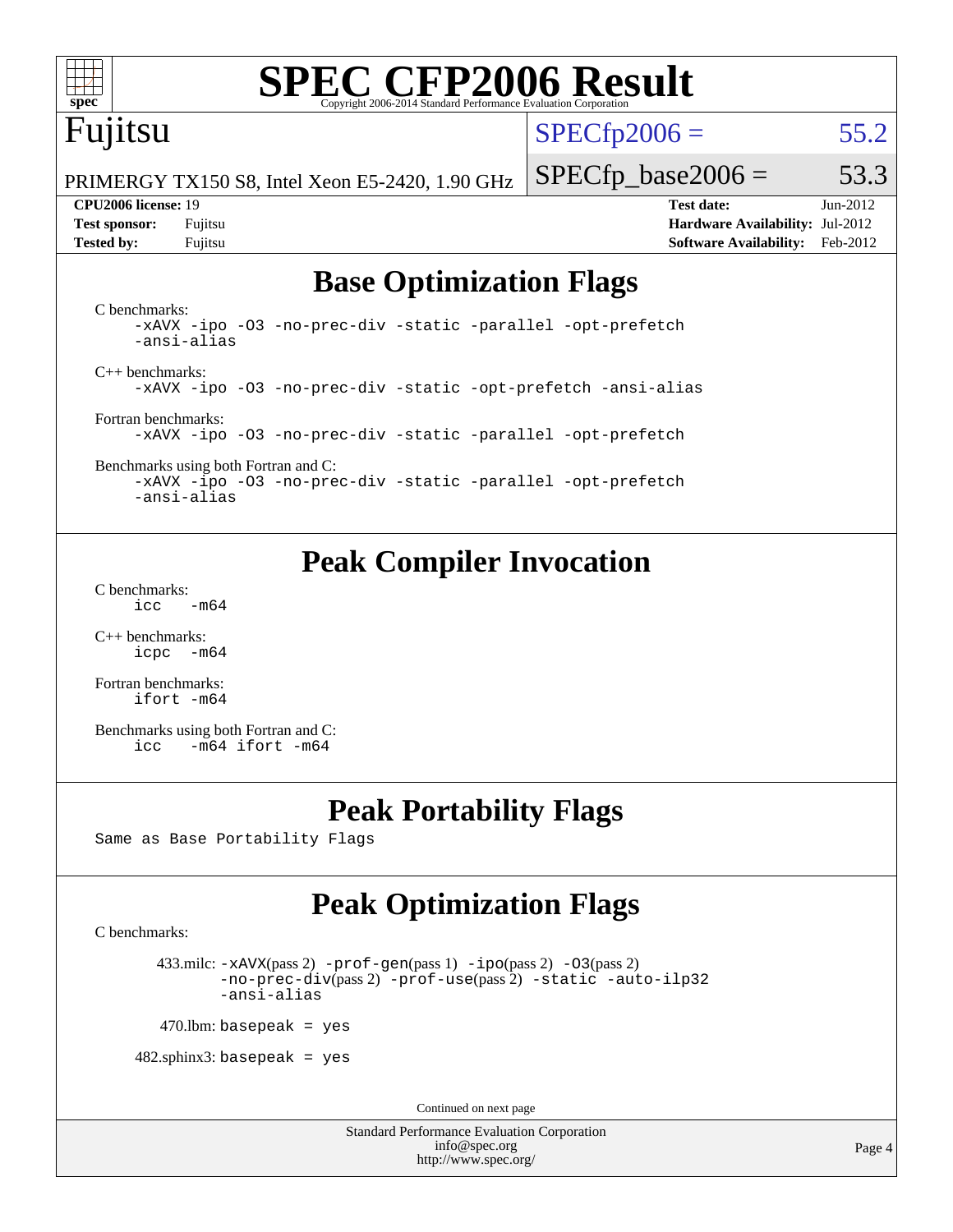# **[SPEC CFP2006 Result](http://www.spec.org/auto/cpu2006/Docs/result-fields.html#SPECCFP2006Result)**

 $SPECTp2006 = 55.2$ 

 $SPECTp\_base2006 = 53.3$ 

PRIMERGY TX150 S8, Intel Xeon E5-2420, 1.90 GHz

**[Tested by:](http://www.spec.org/auto/cpu2006/Docs/result-fields.html#Testedby)** Fujitsu **[Software Availability:](http://www.spec.org/auto/cpu2006/Docs/result-fields.html#SoftwareAvailability)** Feb-2012

## **[Peak Optimization Flags \(Continued\)](http://www.spec.org/auto/cpu2006/Docs/result-fields.html#PeakOptimizationFlags)**

```
C++ benchmarks: 
       444.namd: -xAVX(pass 2) -prof-gen(pass 1) -ipo(pass 2) -O3(pass 2)
               -no-prec-div(pass 2) -prof-use(pass 2) -fno-alias
               -auto-ilp32
       447.dealII: -xSSE4.2 -ipo -O3 -no-prec-div -static -opt-prefetch
               -ansi-alias
      450.soplex: basepeak = yes
      453.povray: -xAVX(pass 2) -prof-gen(pass 1) -ipo(pass 2) -O3(pass 2)
               -no-prec-div(pass 2) -prof-use(pass 2) -unroll4 -ansi-alias
Fortran benchmarks: 
      410.bwaves: -xAVX -ipo -O3 -no-prec-div -opt-prefetch -parallel
               -static
      416.gamess: -xAVX(pass 2) -prof-gen(pass 1) -ipo(pass 2) -O3(pass 2)
               -no-prec-div(pass 2) -prof-use(pass 2) -unroll2
               -inline-level=0-scalar-rep--static
      434.zeusmp: basepeak = yes
      437.leslie3d: basepeak = yes
 -xSSE4.2-prof-gen-ipo-O3(pass 2)-no-prec-div(pass 2) -prof-use(pass 2) -unroll2
               -inline-level=0 -opt-prefetch -parallel
        465.tonto: -xAVX(pass 2) -prof-gen(pass 1) -ipo(pass 2) -O3(pass 2)
               -no-prec-div(pass 2) -prof-use(pass 2) -inline-calloc
               -opt-malloc-options=3 -auto -unroll4
Benchmarks using both Fortran and C: 
     435.gromacs: basepeak = yes
 436.cactusADM:basepeak = yes 454.calculix: -xAVX -ipo -O3 -no-prec-div -auto-ilp32 -ansi-alias
        481.wrf: basepeak = yes
                    The flags files that were used to format this result can be browsed at
```
<http://www.spec.org/cpu2006/flags/Intel-ic12.1-official-linux64.20111122.html> <http://www.spec.org/cpu2006/flags/Fujitsu-Platform.20120320.html>